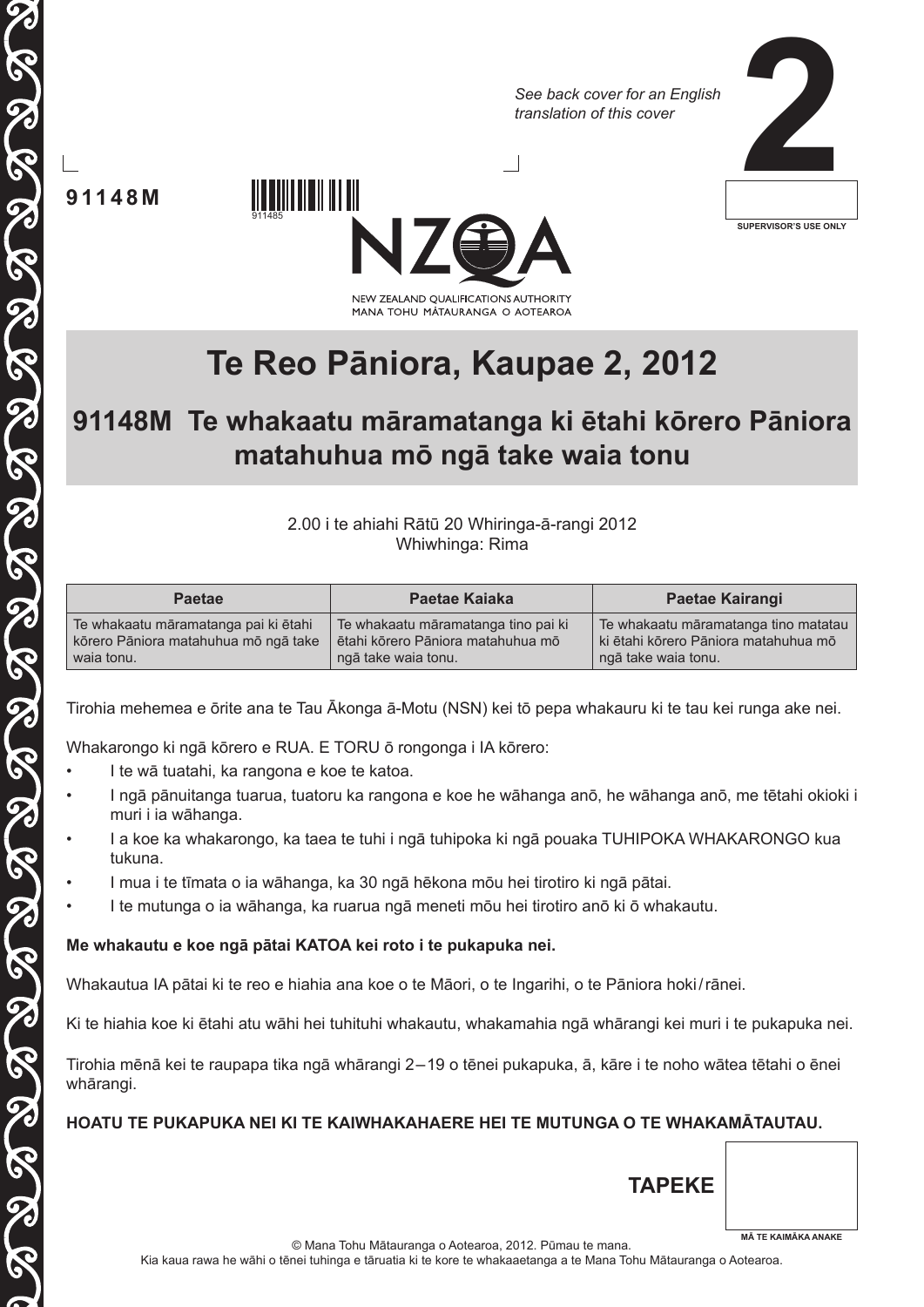Kia 60 meneti hei whakautu i ngā pātai o tēnei pukapuka.

## **KŌRERO TUATAHI: Un trabajo para el verano**

Whakarongo ki ētahi huatau mō te kimi mahi i te raumati. Mō tēnei kōrero te Pātai Tuatahi. E 30 hēkona kei a koe ki te pānui i te pātai.

#### **PĀTAI TUATAHI**

Whakamahia ngā wāhanga katoa o te kōrero hei whakautu i tēnei pātai.

Según el texto, ¿Cuáles son las ventajas de un trabajo de verano? *He aha anō ngā painga o te mahi i te raumati, e ai ki te kōrero?*

¿Qué consejos se dan a un jóven que busca trabajo? *He aha ngā kupu ako kei te kōrero mā te kairapu mahi taitamariki?*

 $\overline{2}$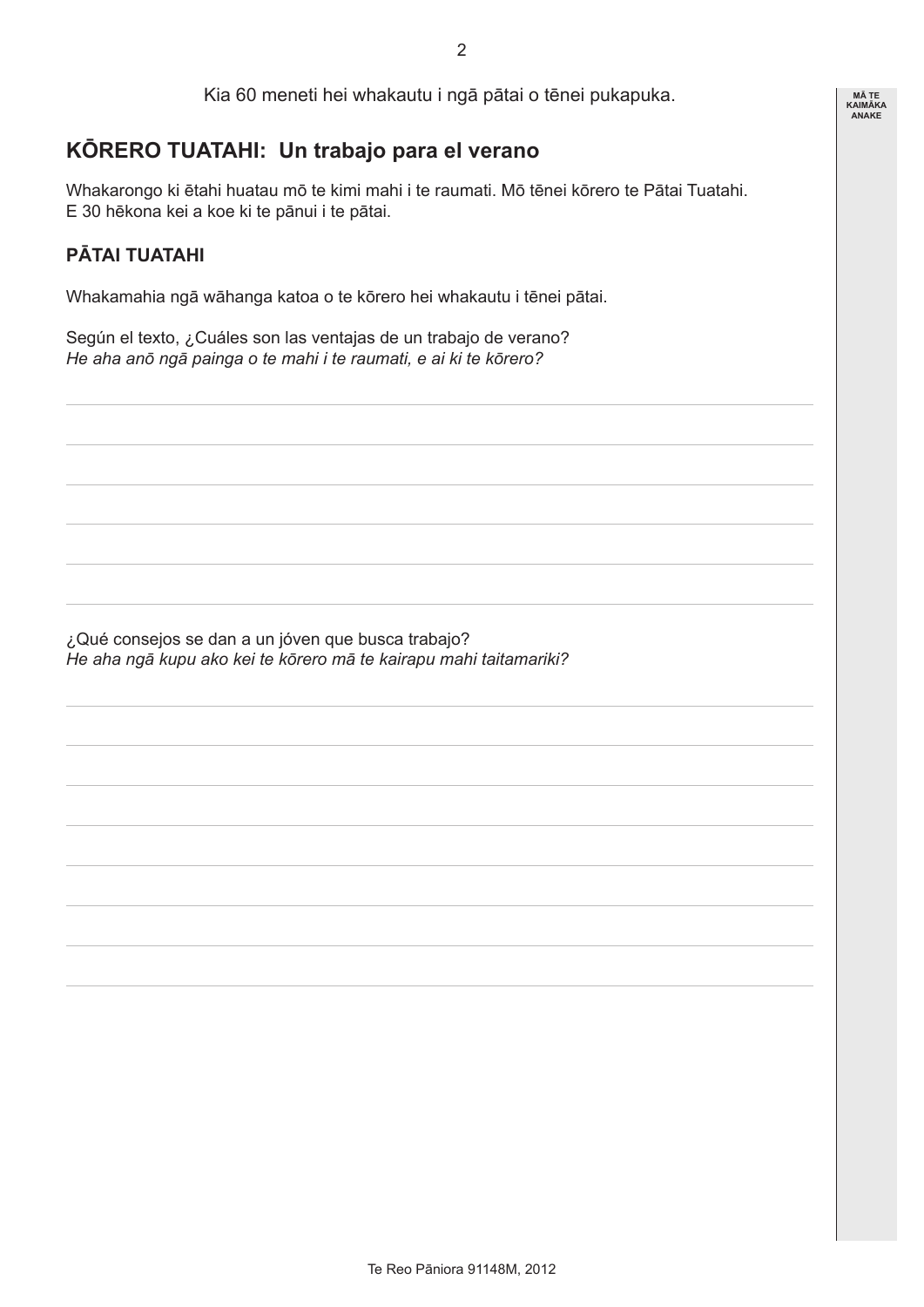**MĀ TE KAIMĀKA ANAKE**

Utiliza las sugerencias en el texto para escribir un currículum vitae breve para uno de los puestos de trabajo mencionados.

*Whakamahia ngā whakahua i te kōrero hei tuhi i te tāhuhu tangata poto mō tētahi o ngā mahi ka kōrerotia.*

#### **TĀHUHU TANGATA**

#### **NGĀ TUHIPOKA WHAKARONGO**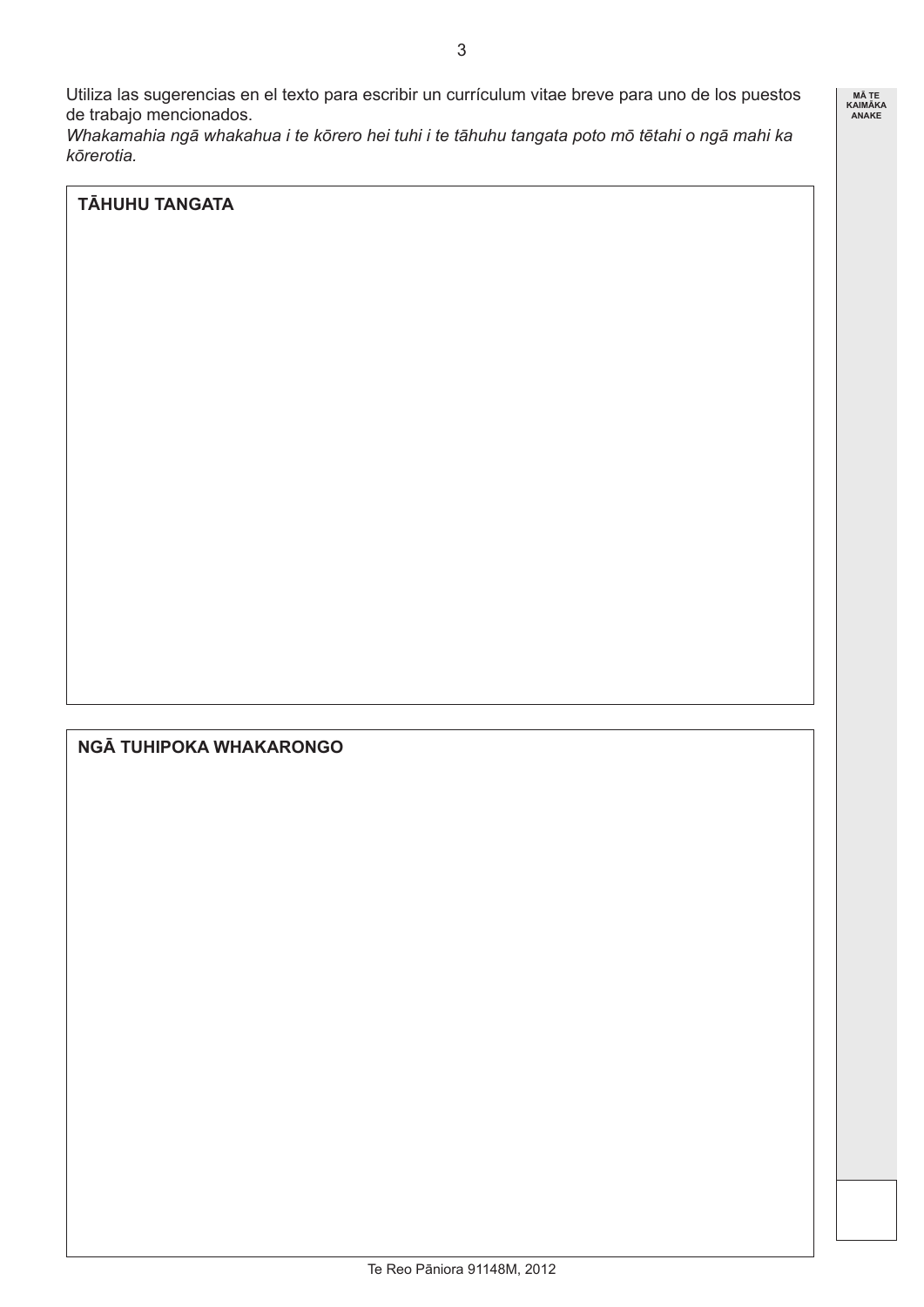You are advised to spend one hour answering the questions in this booklet.

## **FIRST PASSAGE: Un trabajo para el verano**

Listen to a set of suggestions for finding a summer job. Question One is based on this passage. You now have 30 seconds to read the question.

#### **QUESTION ONE**

Use all of the sections of the passage to answer this question.

Según el texto, ¿Cuáles son las ventajas de un trabajo de verano? *What are the benefits of summer work, according to the passage?*

¿Qué consejos se dan a un jóven que busca trabajo? *What advice does the young job-seeker get in the passage?* **ASSESSOR'S USE ONLY**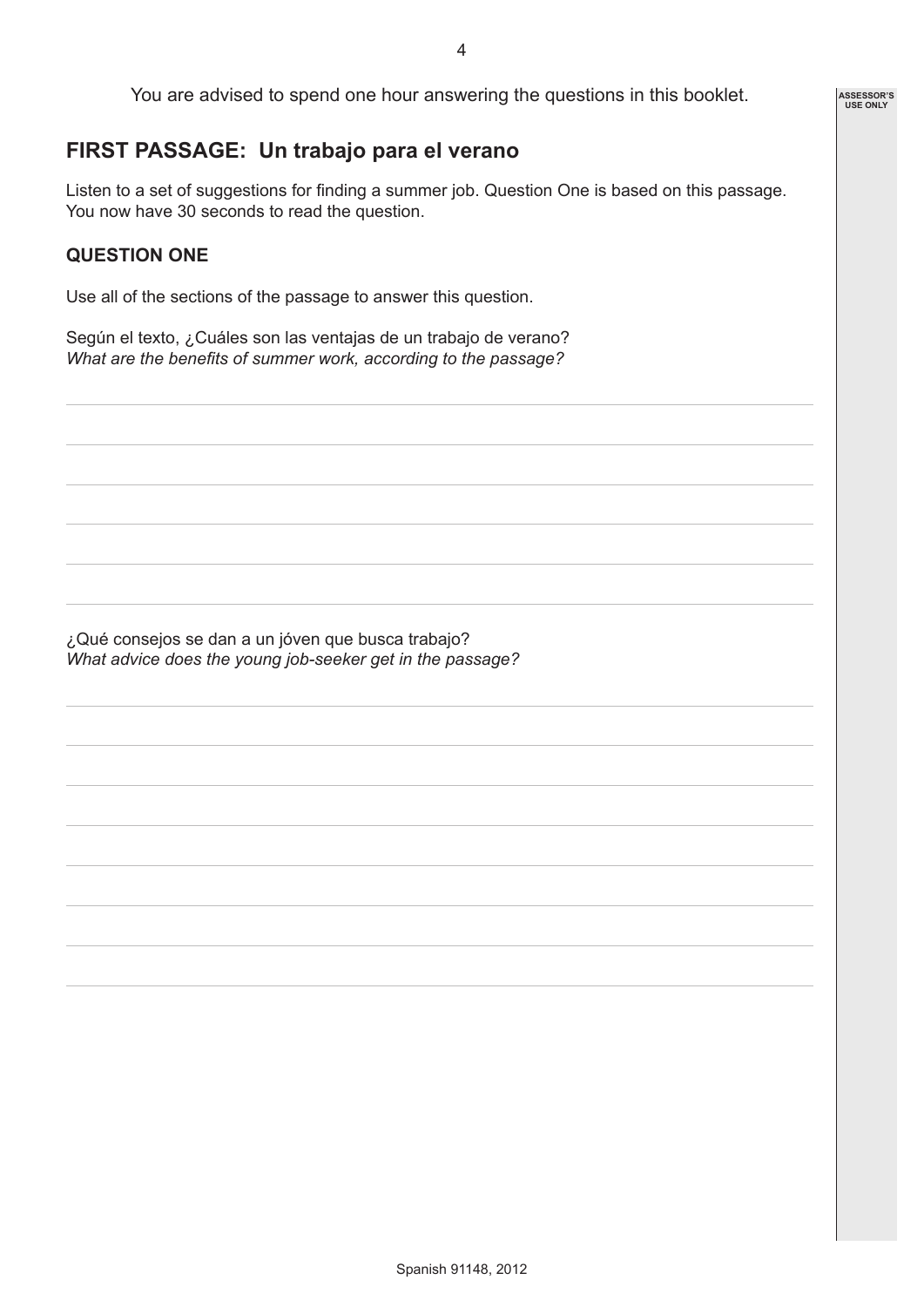**ASSESSOR'S USE ONLY**

Utiliza las sugerencias en el texto para escribir un currículum vitae breve para uno de los puestos de trabajo mencionados.

*Use the suggestions in the passage to write a brief CV for one of the jobs mentioned.*

**CV**

### **LISTENING NOTES**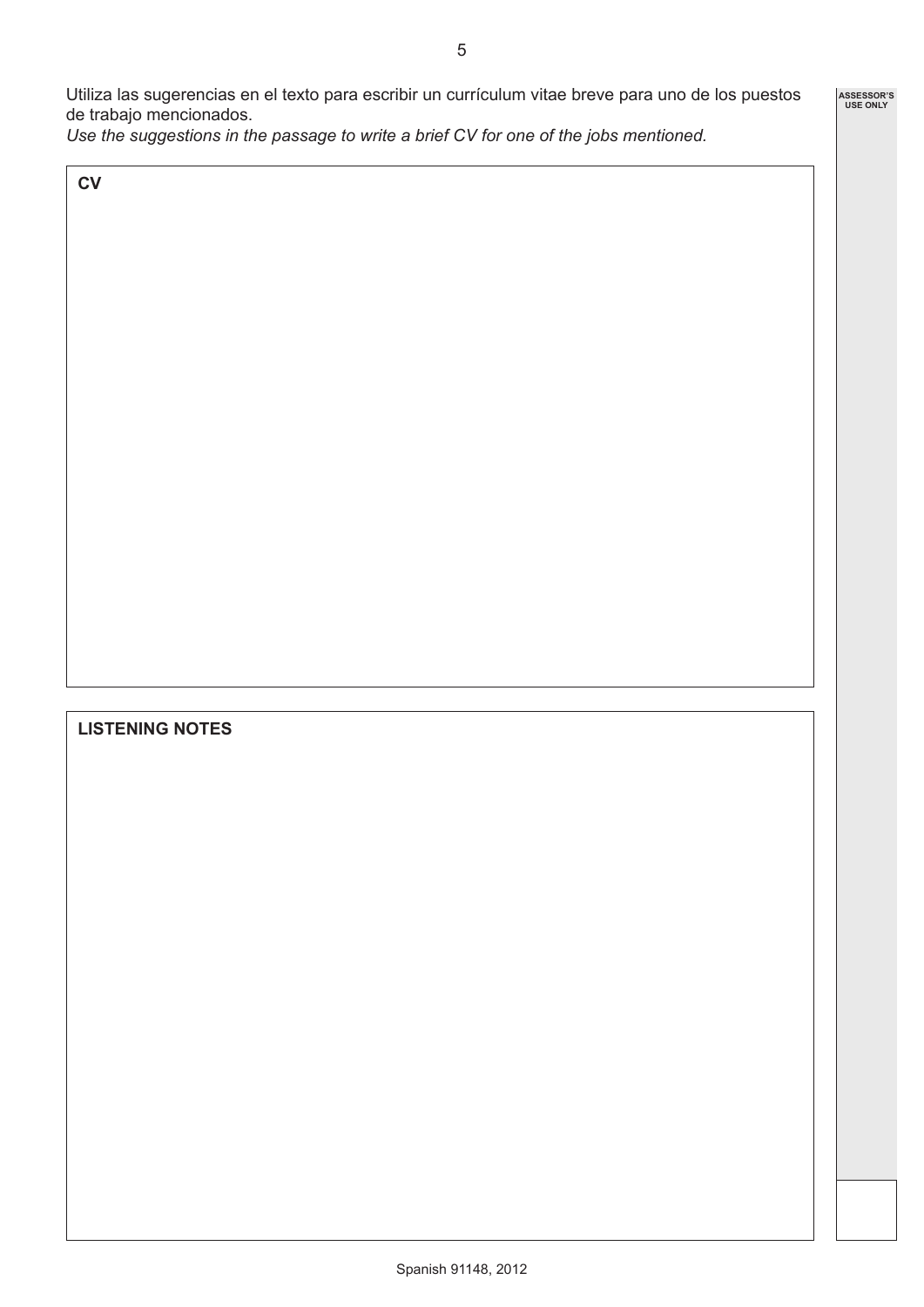## **KŌRERO TUARUA: Anuncios del mundo hispano**

Whakarongo ki ngā pānuitanga e toru nō ngā wāhi rerekē o te ao kōrero-Pāniora. Mō tēnei kōrero te Pātai Tuarua, te Pātai Tuatoru me te Pātai Tuawhā. Kotahi meneti anō tāu āianei hei pānui i ngā pātai.

#### **Papa Kupu**

los cuernos ngā pihi

#### **PĀTAI TUARUA: Anuncio de Valencia**

Whakamahia te Wāhanga (a) hei whakautu i tēnei pātai.

Escribe un lema que se puede utilizar en un póster que será parte de una campaña de publicidad para acompañar el texto. Explica tus razones por las que has escogido este lema. *Tuhia he peha hei whakamahi ki tētahi pānuitanga hei wāhi o tētahi mahi whakahau pānuitanga hei haere tahi me te kōrero. Whakamāramatia he aha koe i whiri ai i tēnei peha.* 

Mira las imágenes en las páginas 10 y 11. ¿Cuáles utilizarías para acompañar el lema en el póster? ¿Por qué?

*Tirohia ngā atahanga kei te 10 me te 11 o ngā whārangi. Ko ēhea ngā mea e whakamahi koe hei haere tahi me tō peha, he aha hoki ai?*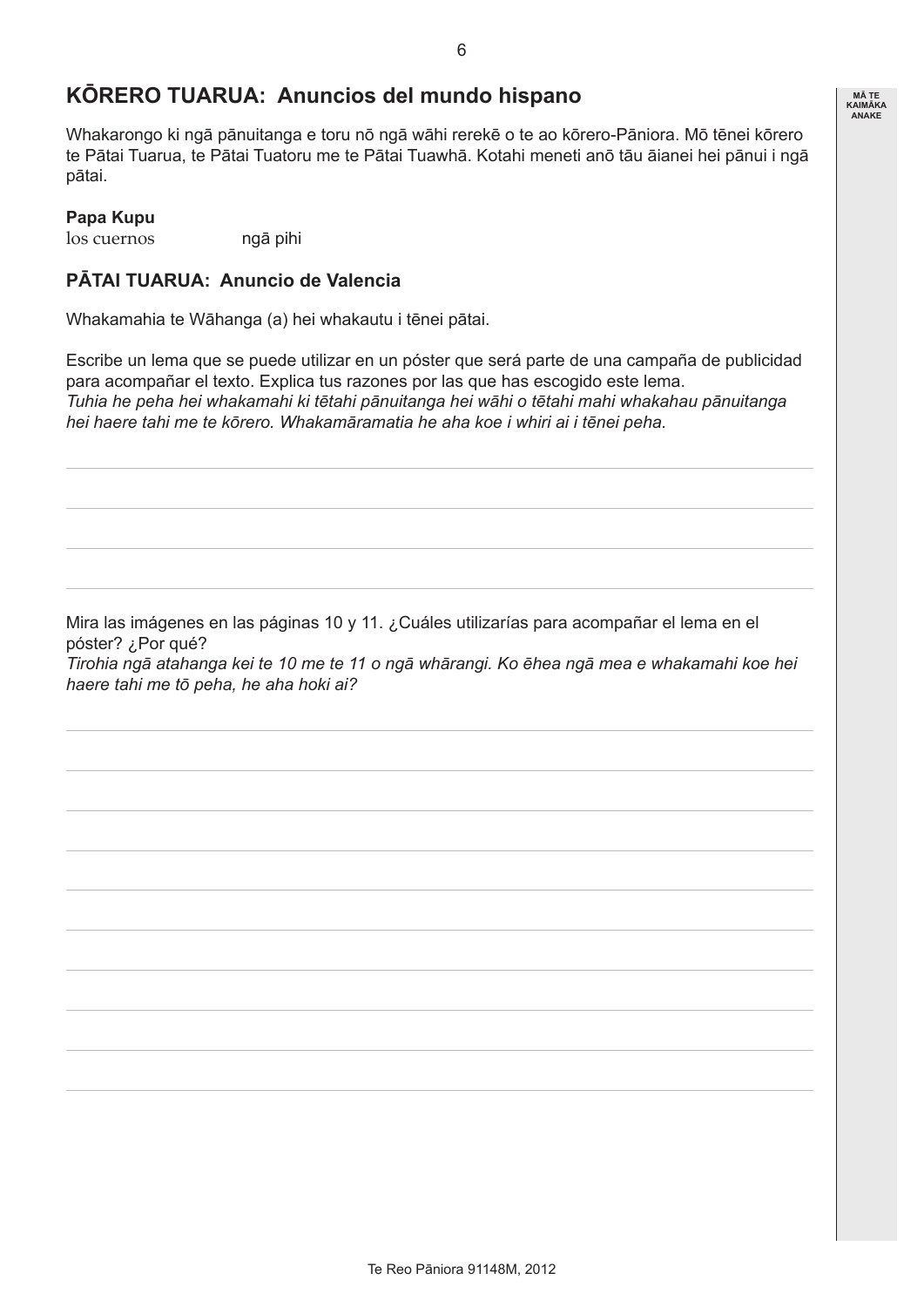**ANAKE NGĀ TUHIPOKA WHAKARONGO**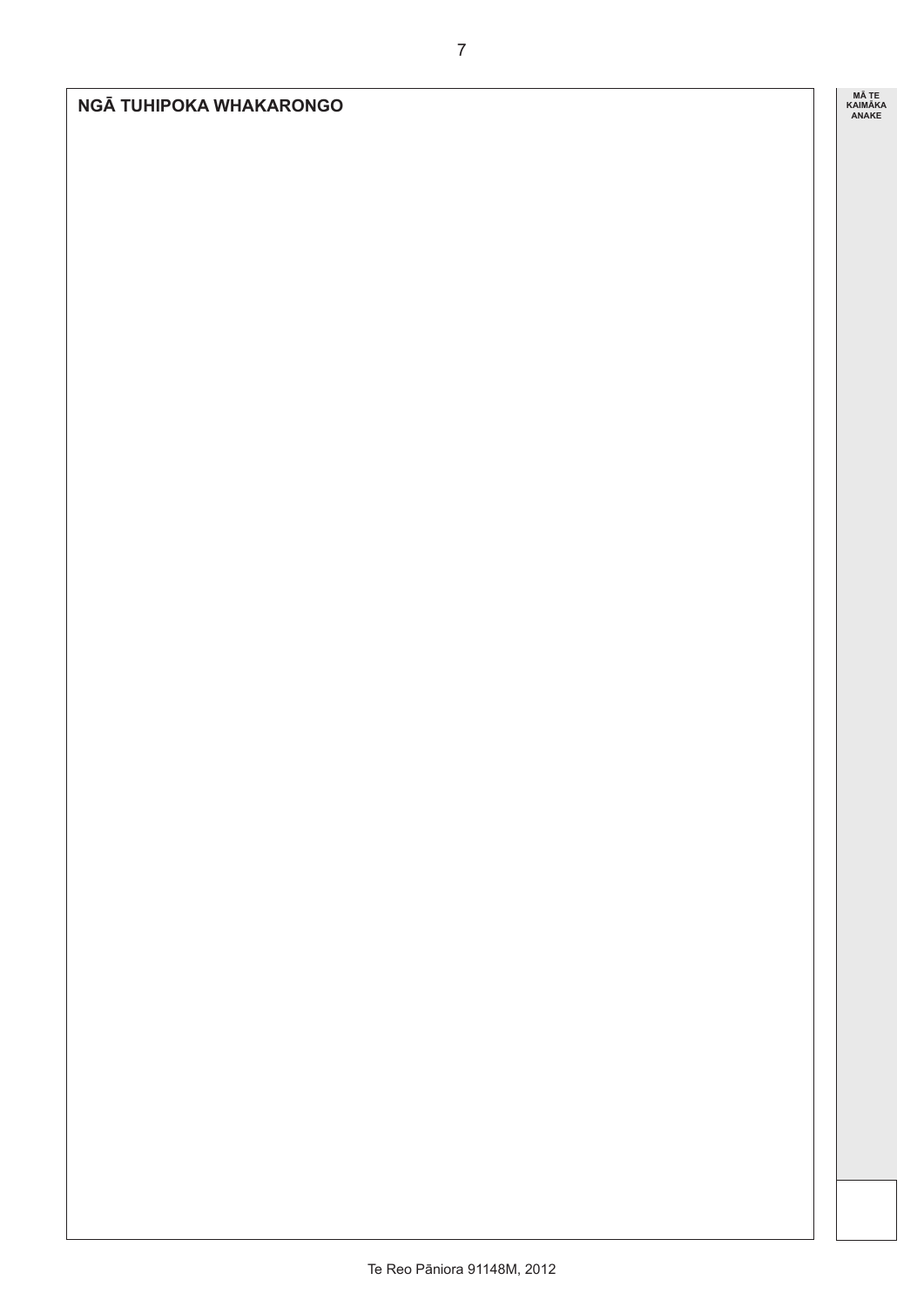### **SECOND PASSAGE: Anuncios del mundo hispano**

Listen to three advertisements from different parts of the Spanish-speaking world. Question Two, Question Three, and Question Four are based on this passage. You now have a minute and a half to read the questions.

#### **Glossed Vocabulary**

los cuernos horns

#### **QUESTION TWO: Anuncio de Valencia**

Use Section (a) to answer this question.

Escribe un lema que se puede utilizar en un póster que será parte de una campaña de publicidad para acompañar el texto. Explica tus razones por las que has escogido este lema. *Write a slogan that could be used on a poster as part of an advertising campaign to accompany the passage. Explain why you have chosen this slogan.* 

Mira las imágenes en las páginas 10 y 11. ¿Cuáles utilizarías para acompañar el lema en el póster? ¿Por qué?

*Look at the images on page 10 and page 11. Which ones would you use to accompany your slogan, and why?*

**ASSESSOR'S USE ONLY**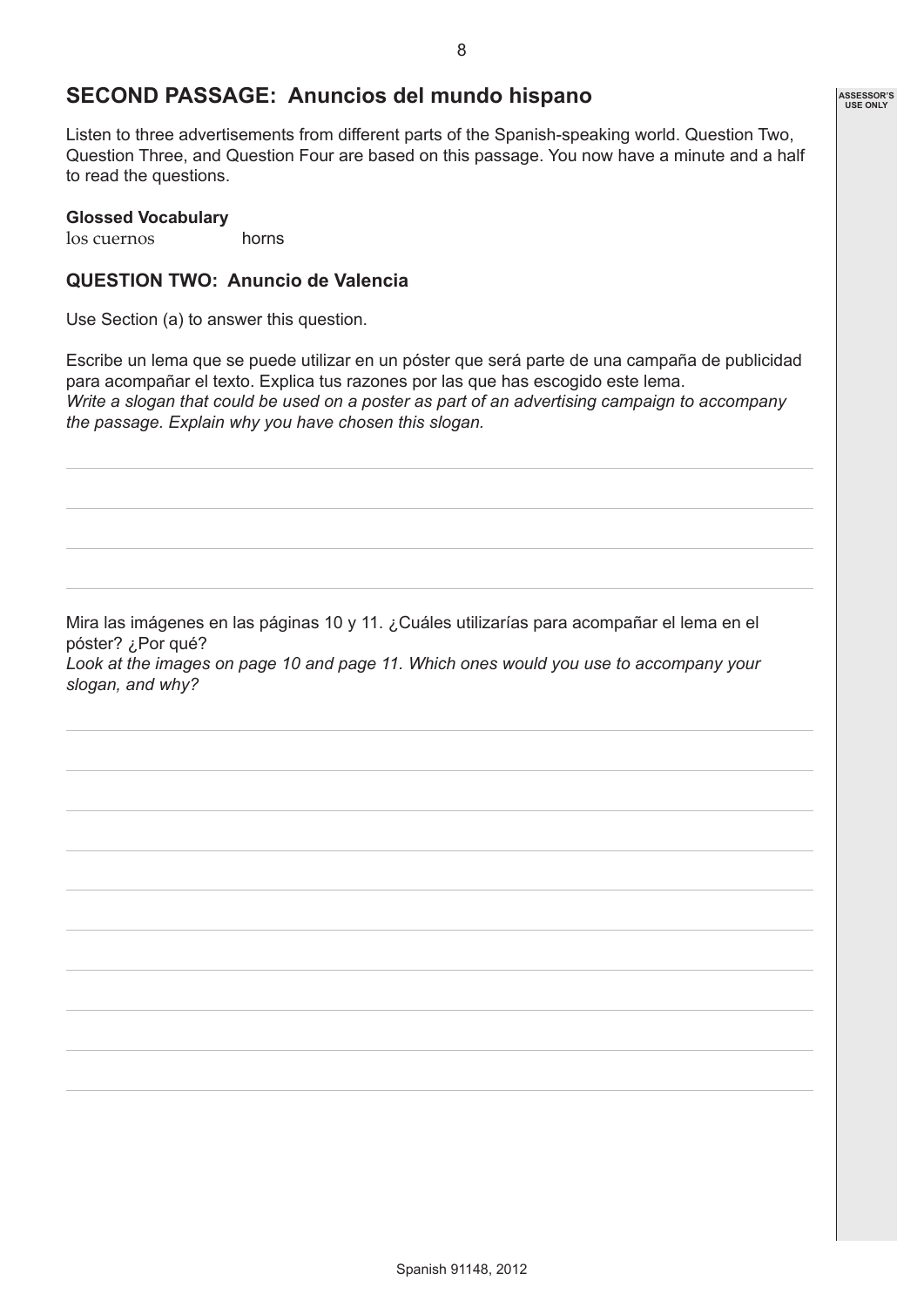#### **LISTENING NOTES**

**ASSESSOR'S USE ONLY**

9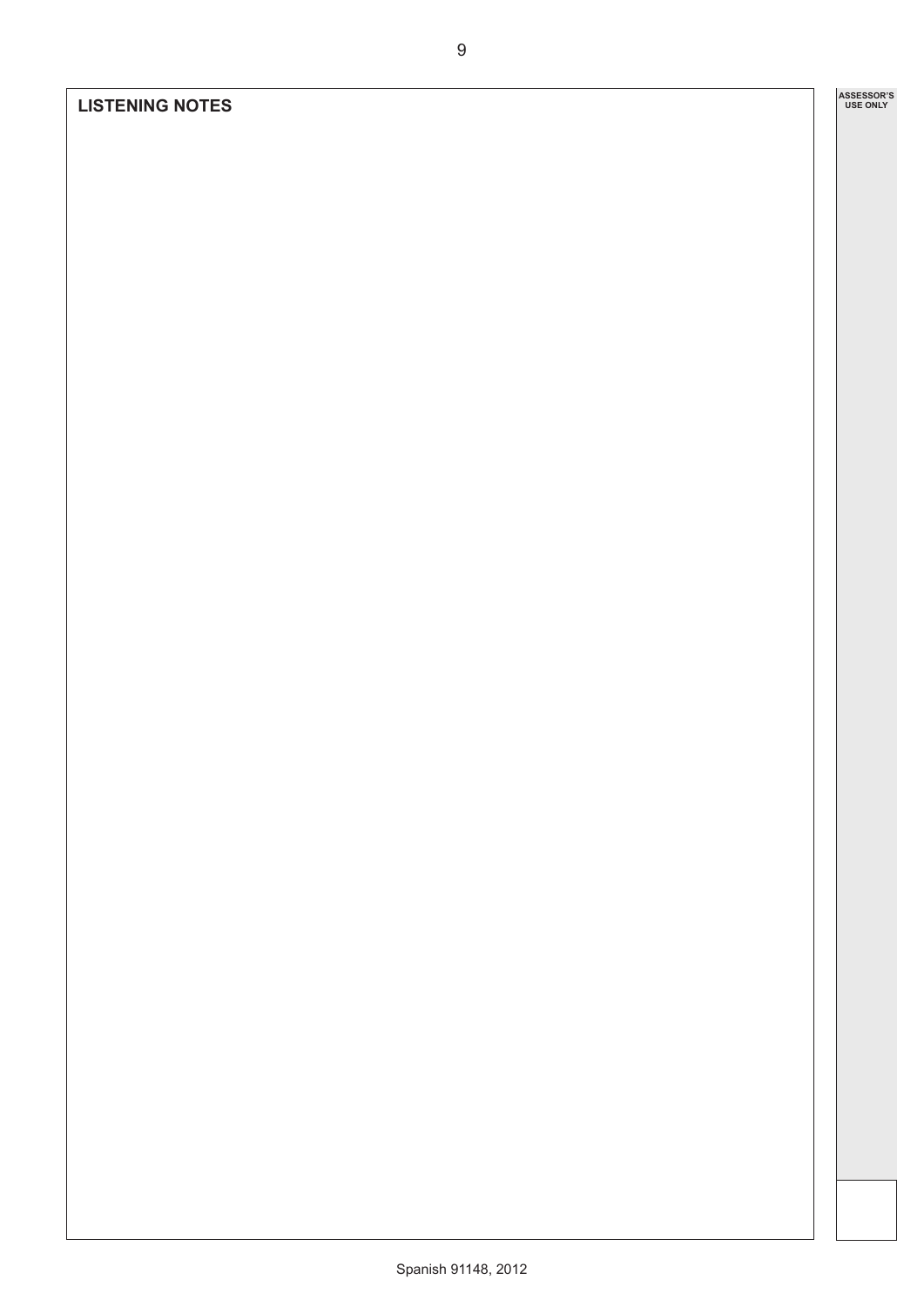*[He tapu tēnei rauemi. E kore taea te tuku atu. Aata tirohia ki ngā kupu kei raro iho i te pouaka nei.]*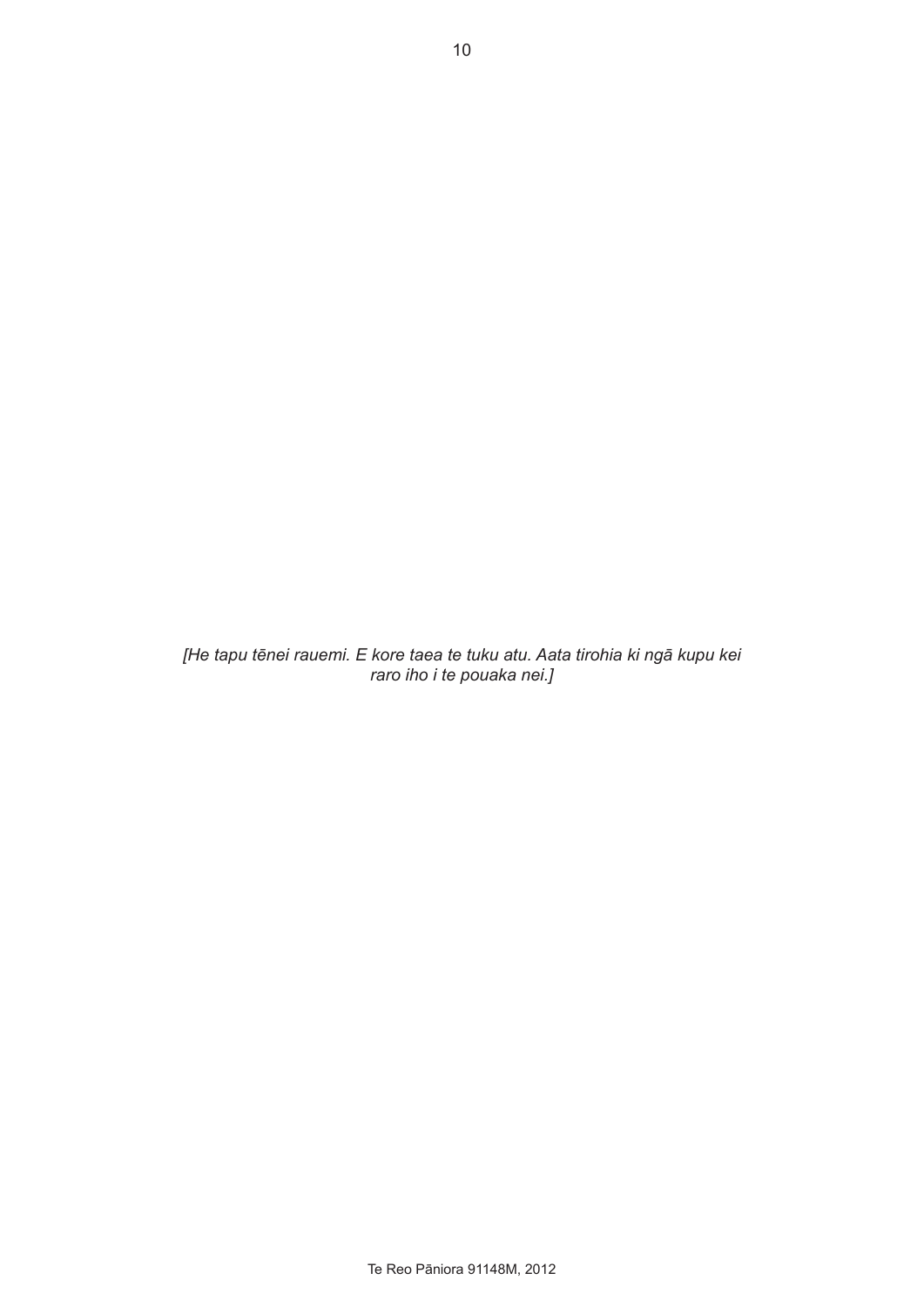*[He tapu tēnei rauemi. E kore taea te tuku atu. Aata tirohia ki ngā kupu kei raro iho i te pouaka nei.]*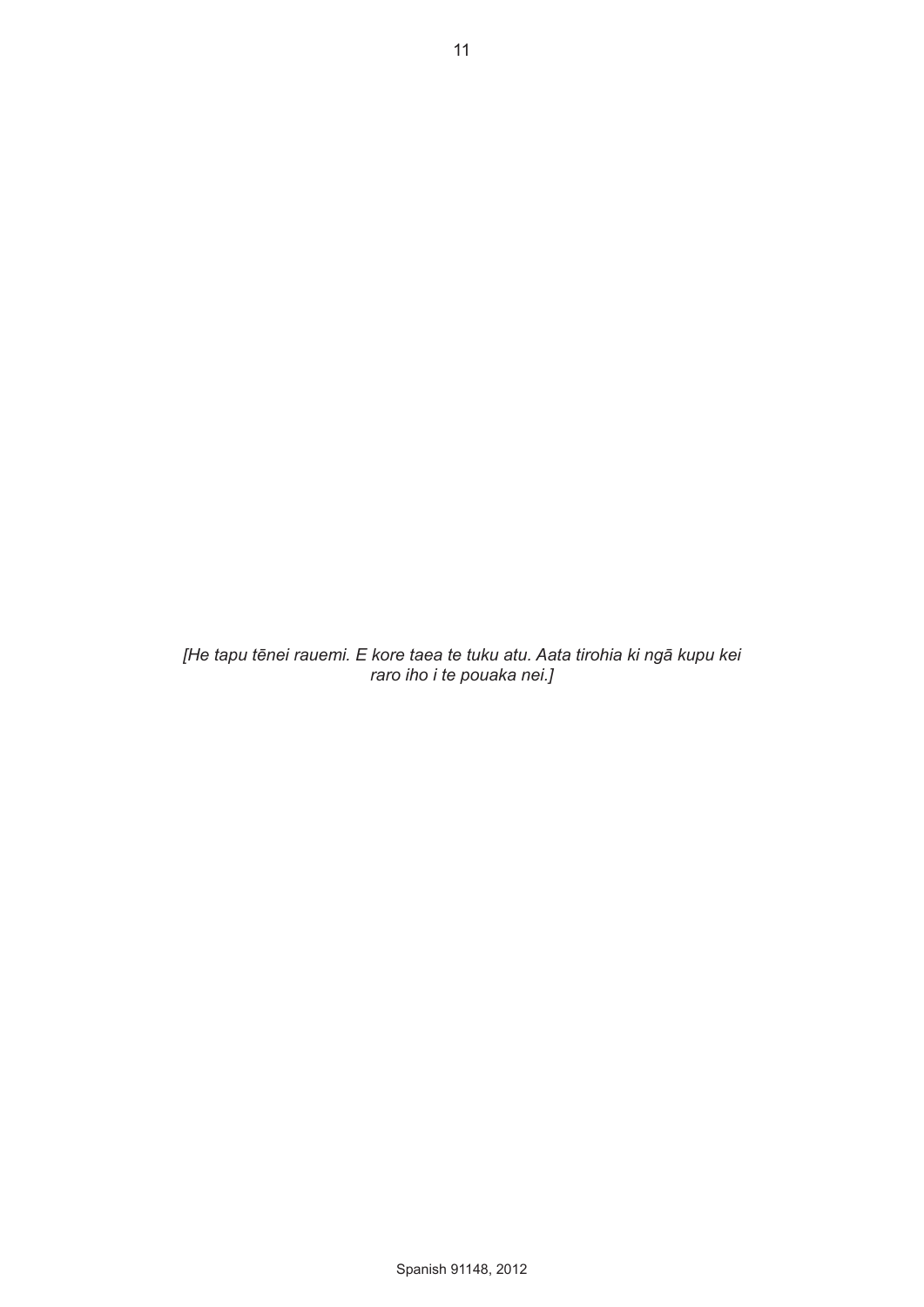**ANAKE NGĀ TUHIPOKA WHAKARONGO**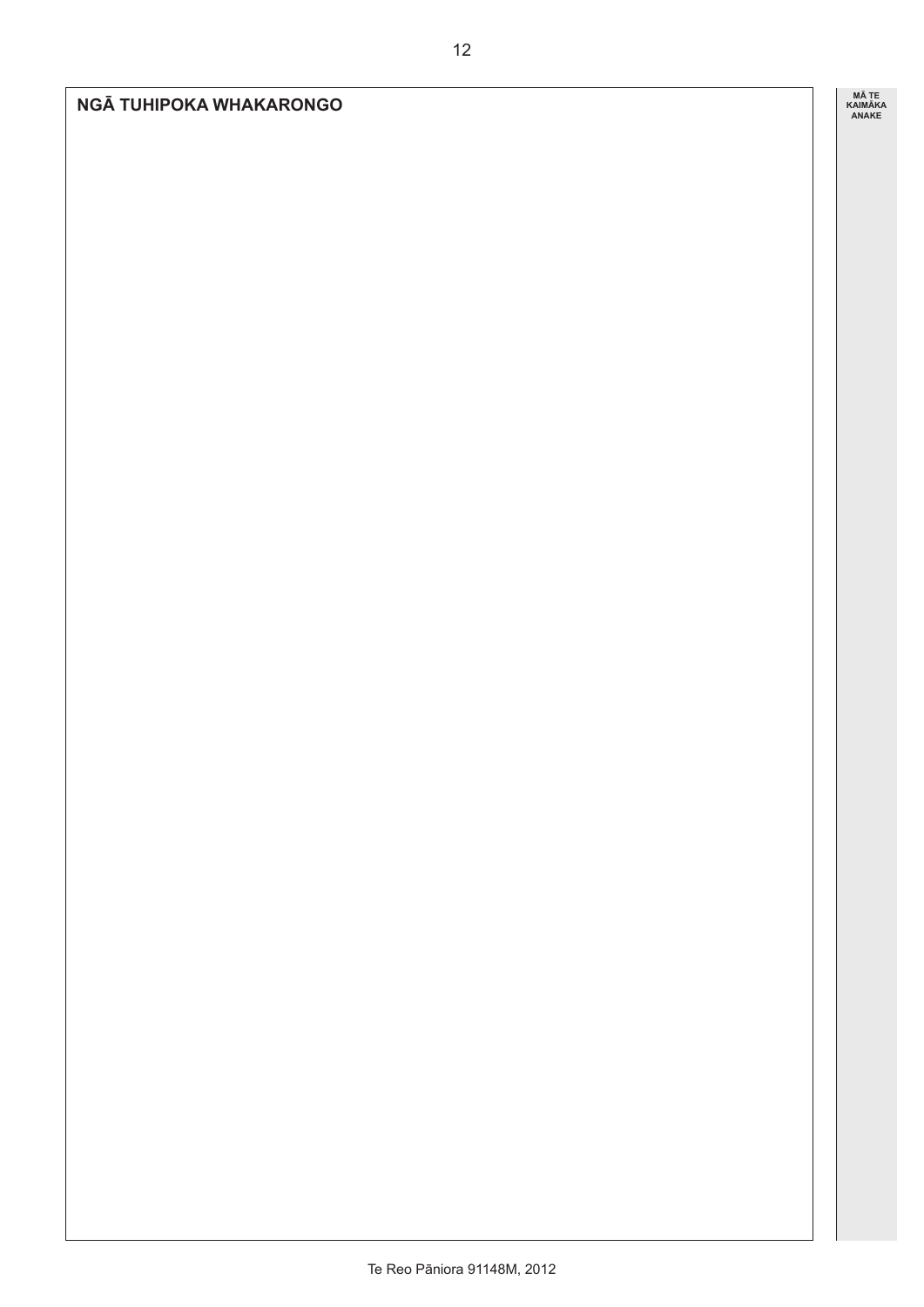#### **PĀTAI TUATORU: Anuncio de Costa Rica**

Whakamahia te Wāhanga (a), Wāhanga (b) me te Wāhanga (c) hei whakautu i tēnei pātai.

Escribe una descripción de Costa Rica con tus propias palabras para una enciclopedia. *Tuhia he whakaahuatanga o Costa Rica i āu kupu ake hei kuhunga kōrero ki tētahi papa mātauranga whānui1 .*

¿Adónde preferirías ir – a Costa Rica o a Valencia? Basándote en el texto da tus razones, explicando por qué el anuncio de tu destino escogido es efectivo. *Ka pai ake ki a koe te haere ki whea – Costa Rica, Valencia rānei? Hōmai āu take i runga anō i te kōrero, me te whakamārama he aha koe i whakaaro ai he tōtika tonu te pānuitanga mō te wāhi i whiri koe.*

**Ka tīmata te Pātai Tuawhā**  <sup>1</sup> **ki te whārangi 16** mātāpunenga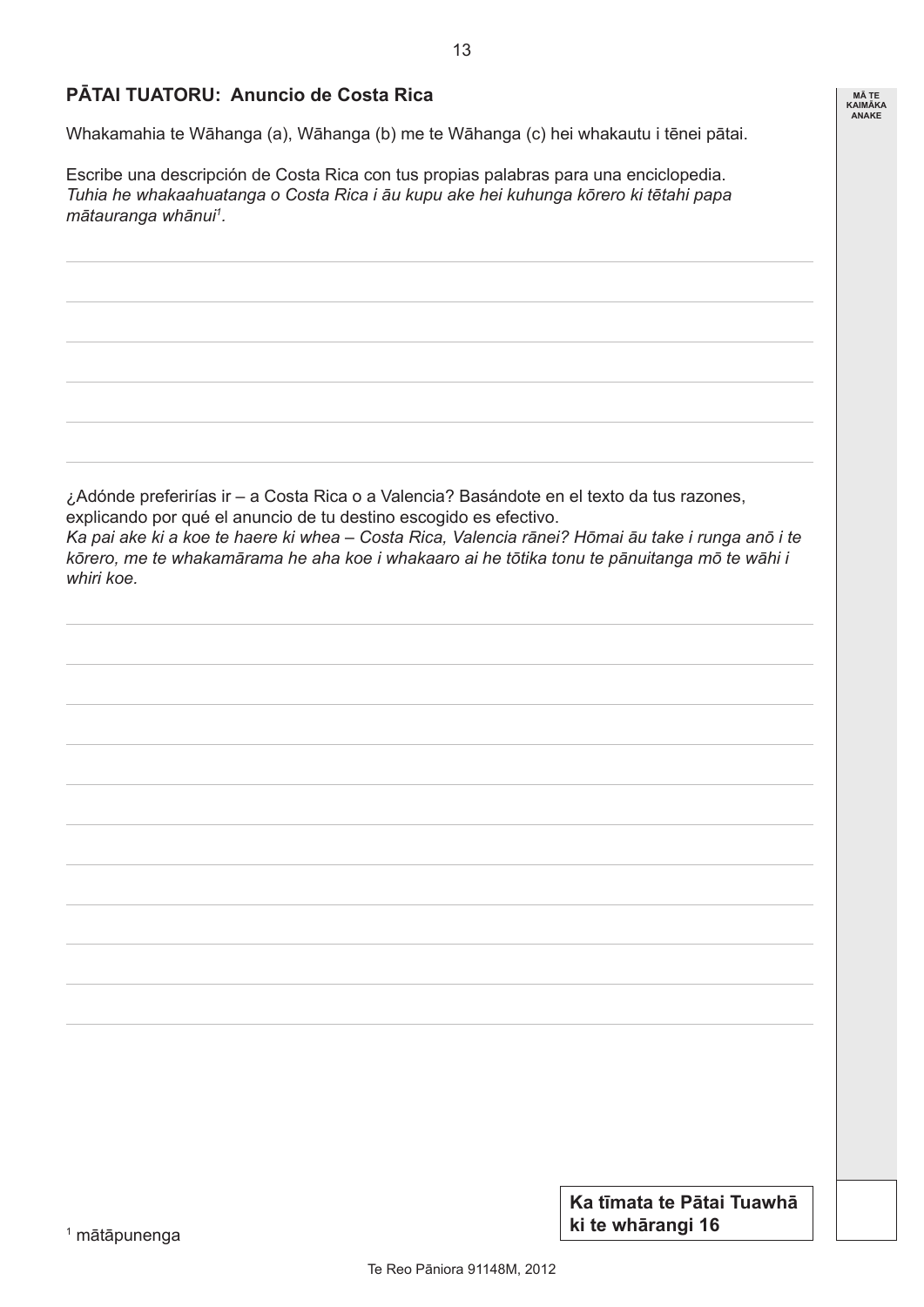#### **LISTENING NOTES**

14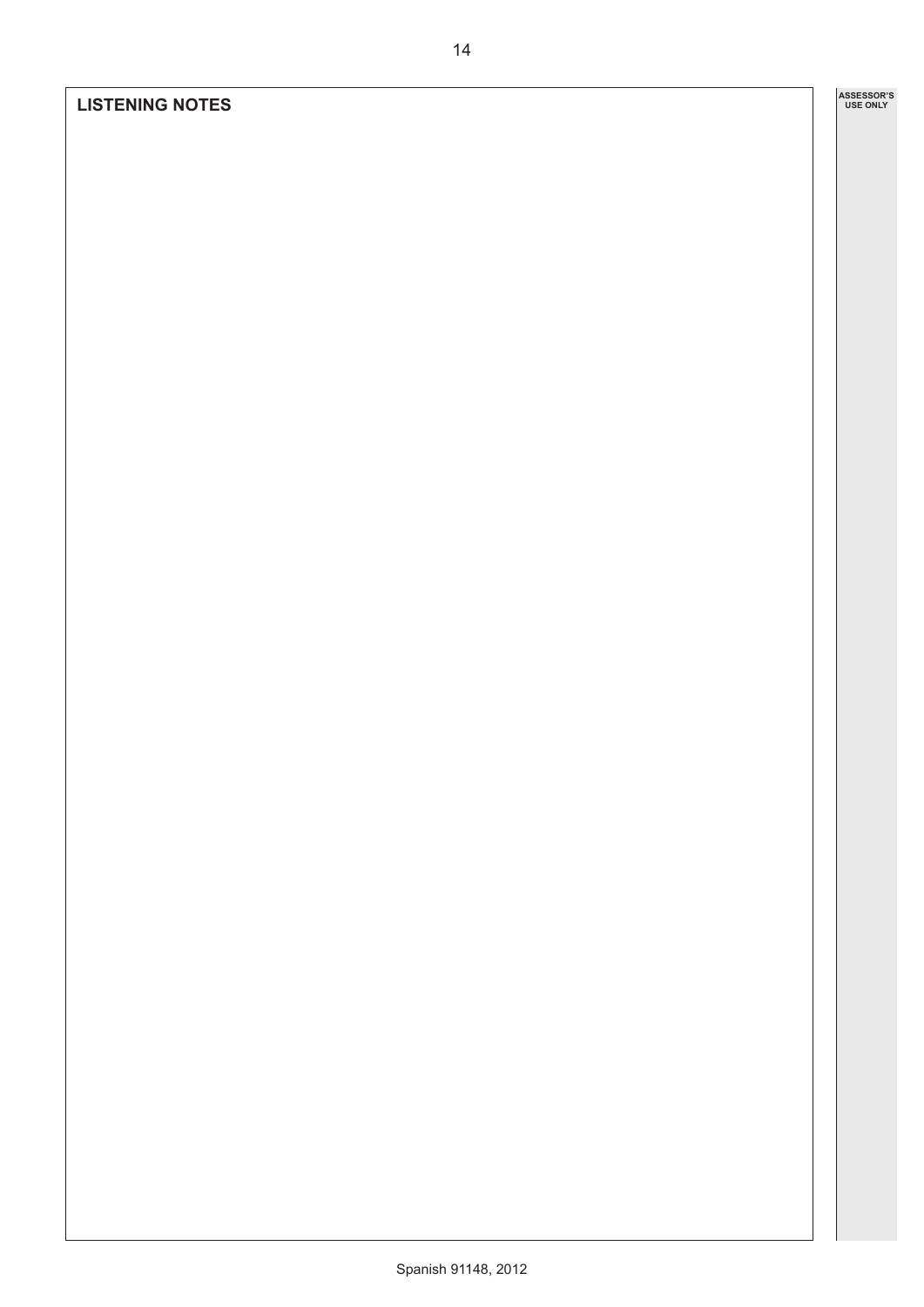#### **QUESTION THREE: Anuncio de Costa Rica**

Use Section (a), Section (b), and Section (c) to answer this question.

Escribe una descripción de Costa Rica con tus propias palabras para una enciclopedia. *Write a description of Costa Rica in your own words for an entry in an encyclopaedia.*

¿Adónde preferirías ir – a Costa Rica o a Valencia? Basándote en el texto da tus razones, explicando por qué el anuncio de tu destino escogido es efectivo. *Where would you prefer to go – Costa Rica or Valencia? Give your reasons based on the passage, explaining why you think the advertisement for your chosen destination is effective.*

> **Question Four begins on page 17**

**ASSESSOR'S USE ONLY**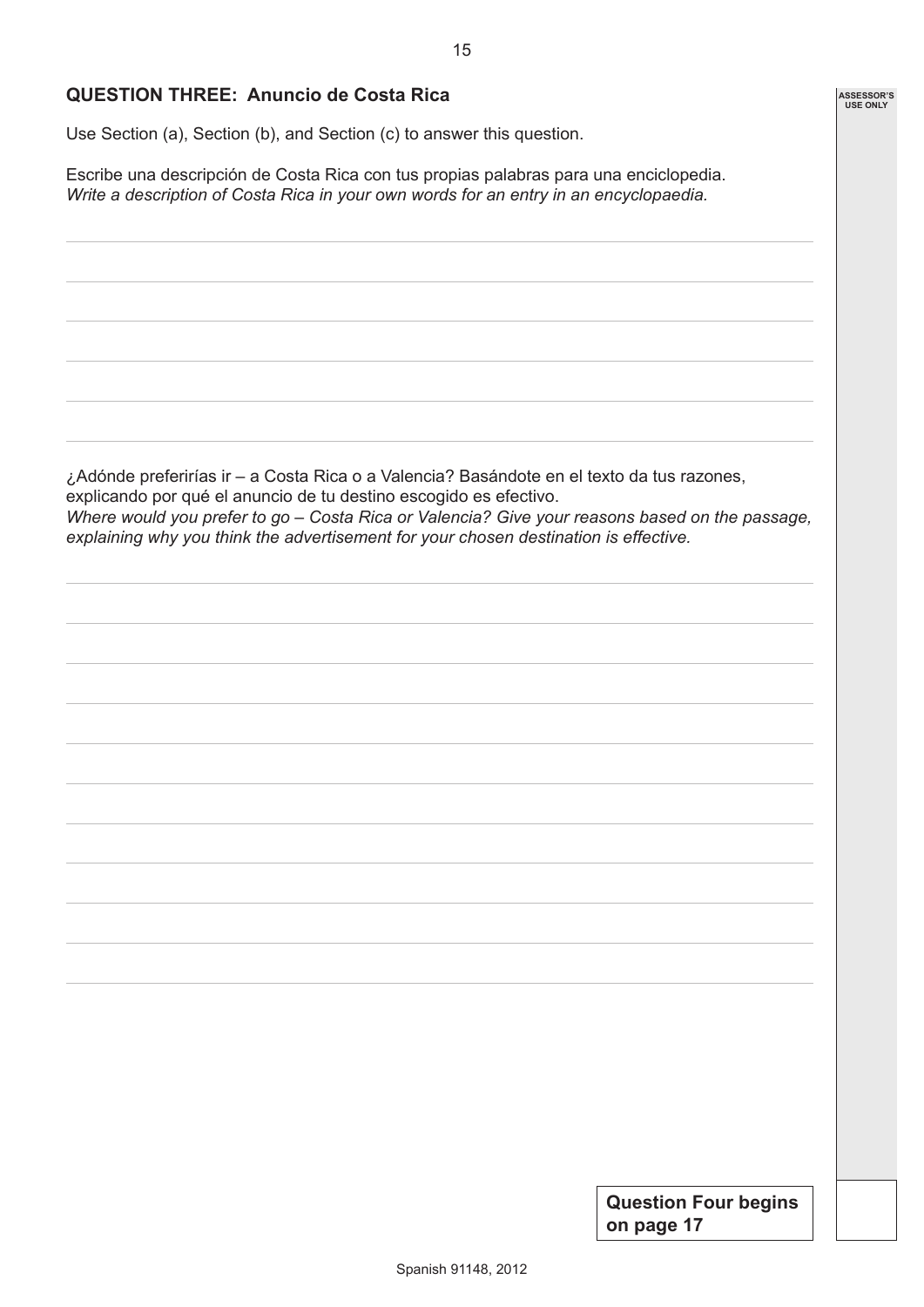**MĀ TE KAIMĀKA ANAKE**

## **PĀTAI TUAWHĀ: Anuncio de Andalucía**

#### **Papa Kupu**

los cuernos ngā pihi

Whakamahia te Wāhanga (d) me te Wāhanga (e) hei whakautu i tēnei pātai.

En tu opinión, ¿qué producto se anuncia? Da tus razones. *He aha te hua e pānuitia ana ki tō whakaaro, he aha ai hoki?*

Este anuncio utiliza algunas imágenes populares de la región. Explícalas. *E whakamahi ana tēnei pānuitanga i ētahi atahanga o te takiwā e kaingākautia ana. Whakamāramatia he aha ērā.*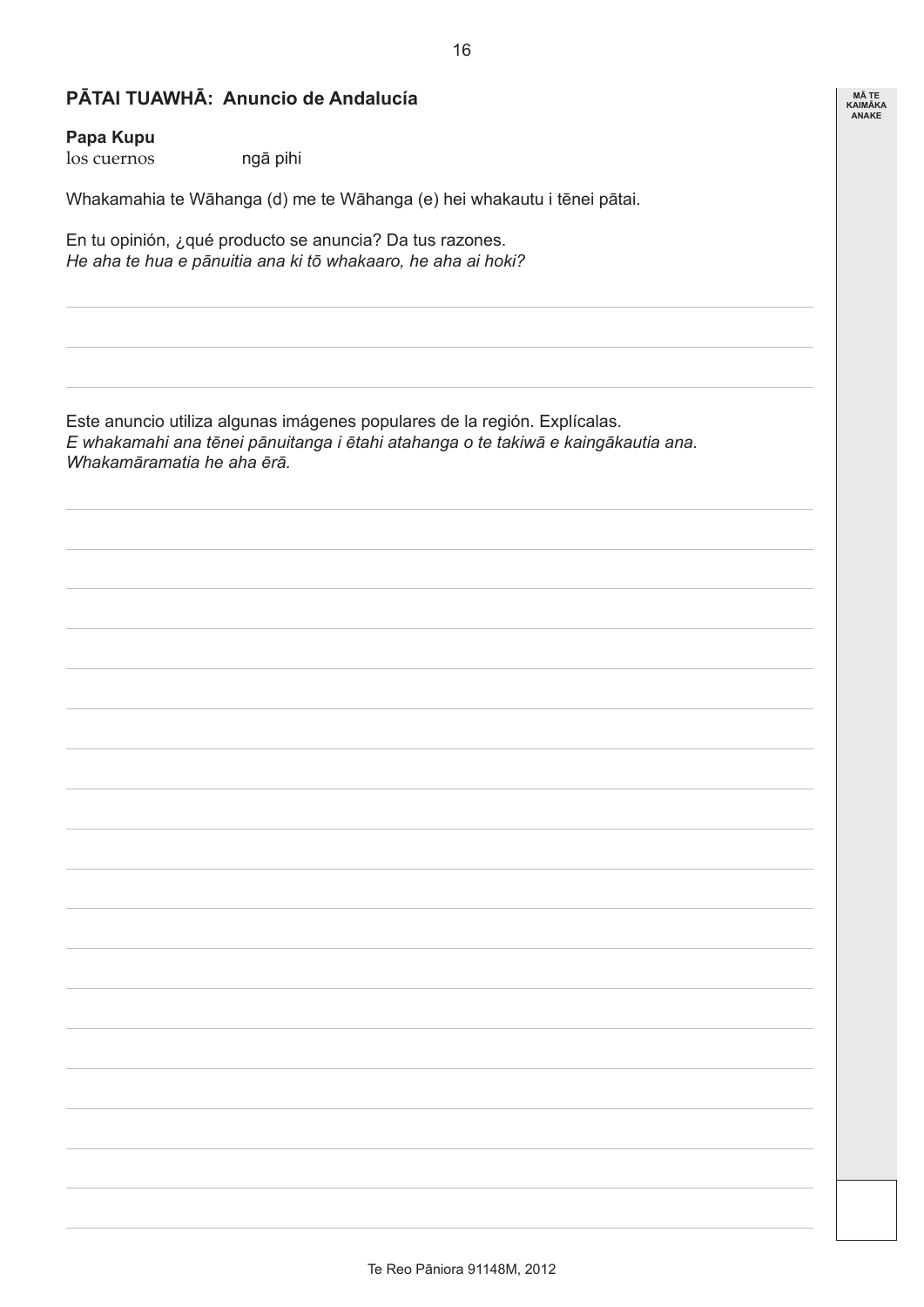**ASSESSOR'S USE ONLY**

#### **QUESTION FOUR: Anuncio de Andalucía**

#### **Glossed Vocabulary**

los cuernos horns

Use Section (d) and Section (e) to answer this question.

En tu opinión, ¿qué producto se anuncia? Da tus razones. *What product do you think is being advertised, and why?*

Este anuncio utiliza algunas imágenes populares de la región. Explícalas. *This advertisement uses some popular images of the region. Explain what they are.*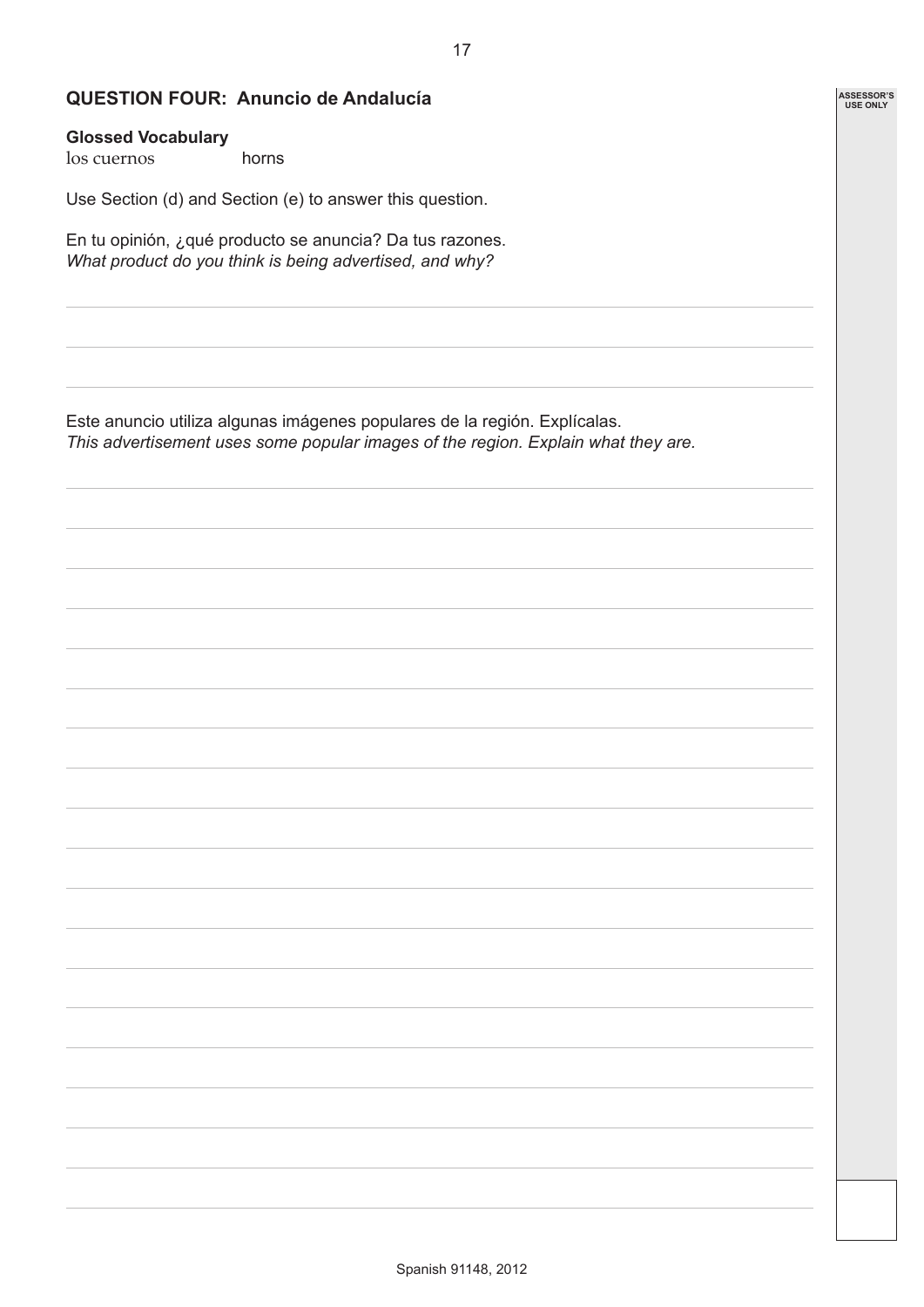### **He puka anō mēnā ka hiahiatia. Tuhia te (ngā) tau pātai mēnā e hāngai ana.**

**MĀ TE KAIMĀKA ANAKE**

# **Extra space if required.**

| TAU<br>PĀTAI | Write the question number(s) if applicable. |  |
|--------------|---------------------------------------------|--|
|              |                                             |  |
|              |                                             |  |
|              |                                             |  |
|              |                                             |  |
|              |                                             |  |
|              |                                             |  |
|              |                                             |  |
|              |                                             |  |
|              |                                             |  |
|              |                                             |  |
|              |                                             |  |
|              |                                             |  |
|              |                                             |  |
|              |                                             |  |
|              |                                             |  |
|              |                                             |  |
|              |                                             |  |
|              |                                             |  |
|              |                                             |  |
|              |                                             |  |
|              |                                             |  |
|              |                                             |  |
|              |                                             |  |
|              |                                             |  |
|              |                                             |  |
|              |                                             |  |
|              |                                             |  |
|              |                                             |  |
|              |                                             |  |
|              |                                             |  |
|              |                                             |  |
|              |                                             |  |
|              |                                             |  |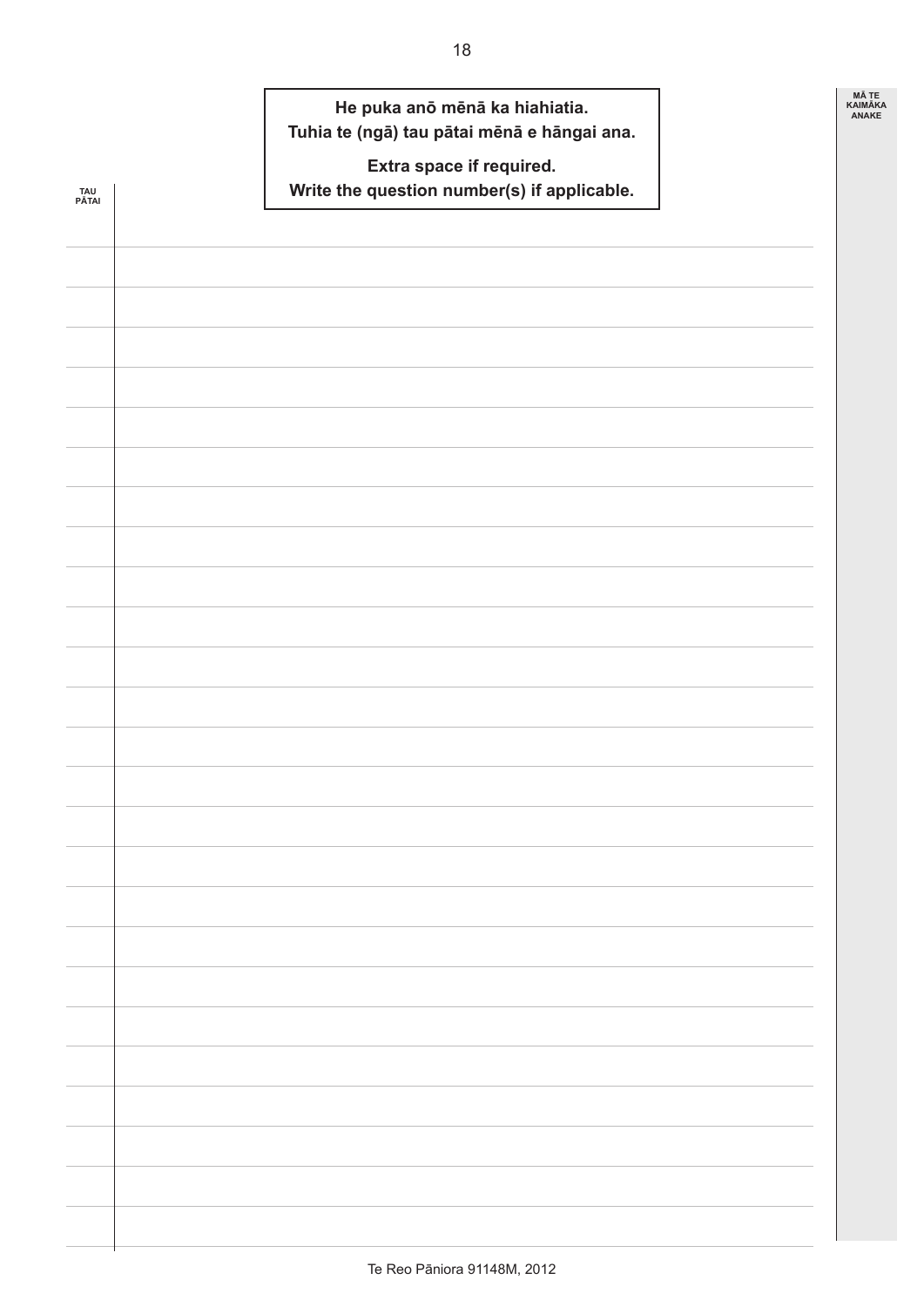#### **Mātāpuna (he mea urutau) mō te Kōrero Tuatahi Source (adapted) for the First Passage**

http://www.kidshealth.org

#### **Ngā mātāpuna (he mea urutau) mō te Kōrero Tuarua Sources (adapted) for the Second Passage**

Valencia: http://www.youtube.com/watch?v=GylgAiHHK7E&feature=related Costa Rica: http://www.youtube.com/watch?v=1oY4LUCHmK8 Andalucía: http://www.youtube.com/watch?v=Tb4rMzwAbmM

#### **Ngā mātāpuna mō ngā whārangi 10–11 Sources for pp 10–11**

- 1. http://t2.gstatic.com/images?q=tbn:ANd9GcTyUm0kFoSXcYC105AOonsYr4CVoPlLShABy23A2g2xheXhoFFteA
- 2. http://www.aboutvalencia.com/valencia/images/valencia-palau.jpg
- 3. http://fr.comunitatvalenciana.com/files/fotos/valencia-arenas.jpg
- 4. http://cdn5.wn.com/pd/3e/32/b4b59792ac06d49fa69f826a6c03\_grande.jpg
- 5. http://t1.gstatic.com/images?q=tbn:ANd9GcS8JbN3IGTLAa2BwSfZhRcS4QgXZFxzVJ-r-VfXxLL2lY0Qhql3
- 6. http://www.spain.info/export/sites/spain-info/comun/galeria\_imagenes/deportes/g\_toros\_goyesca\_ronda\_t2900.jpg
- 7. http://www.flickr.com/photos/gigilivorno/2781365923
- 8. http://www.spaincenter.org/turismo-spain/comunidad-valenciana/valencia/fotos/valencia-ofrenda-017.jpg
- 9. http://www.a-t-s.net/shared/images/destinations/valencia1.jpg
- 10. http://t2.gstatic.com/images?q=tbn:ANd9GcRH1AfvPaqU6Z1ZKBImDZScnsTnJluS8Z0axyoGAe1-qlwDm2c
- 11. http://blog.paradizo.com/wp-content/uploads/2010/02/valencia-tour-ibiza.jpg
- 12. http://adrianharveyphotography.files.wordpress.com/2011/06/2006-october-29\_valencia1.jpg?w=102